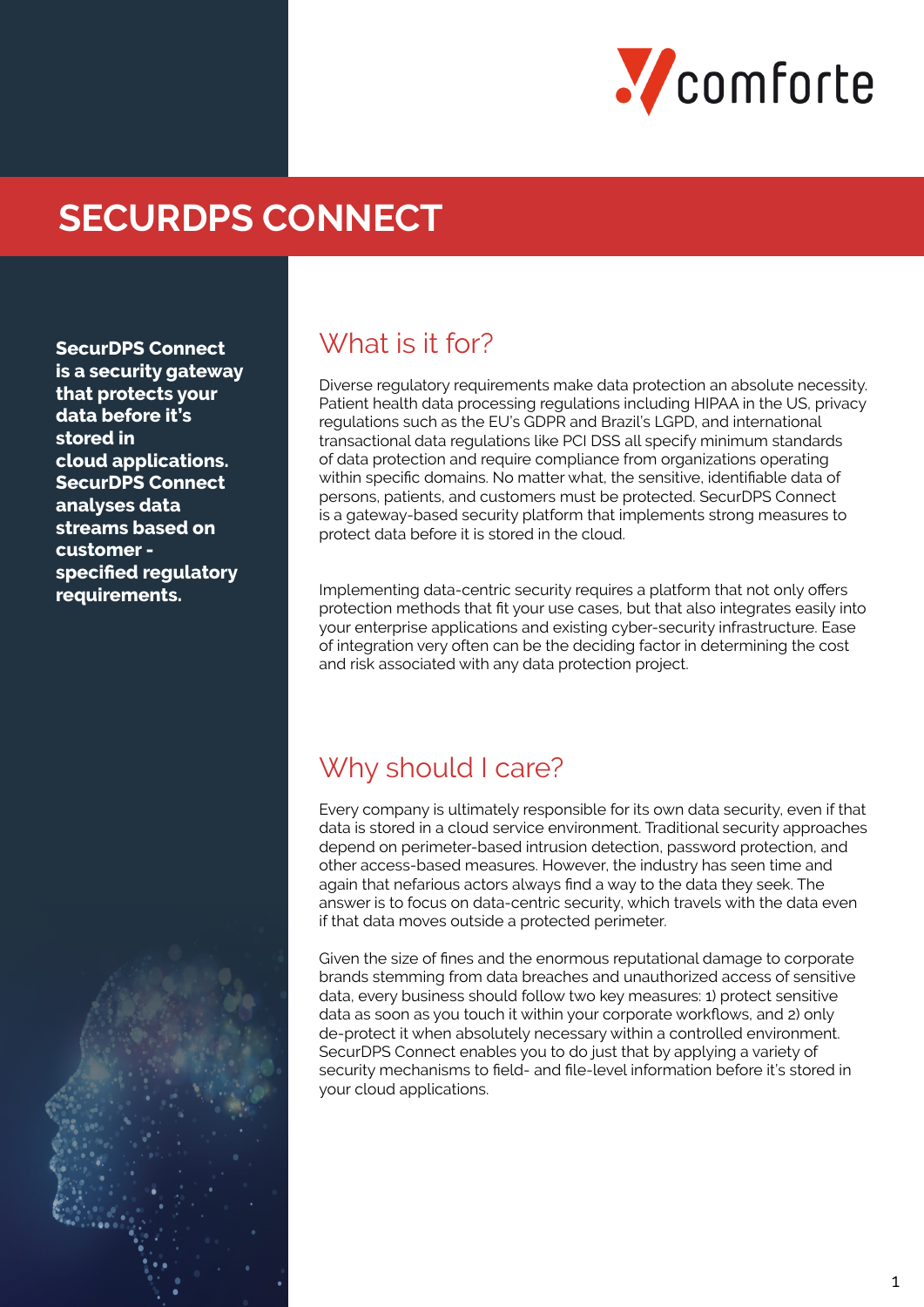

## How does it work?

Ċ Ċ

Ò

SecurDPS Connect secures all your sensitive data and information intended for cloud destinations. All of its security mechanisms comply with industry standards. Based on your business and regulatory needs, SecurDPS Connect offers various options for tokenization, formatpreserving encryption, classicencryption, and data masking.

The point is, you get to decide how to protect your data. You select which fields should be protected—name, address, notes, identifying numbers such as SSNs or account numbers—through a template-based approach to defining the informational fields and files to be secured. Best of all, authorized users don't recognize that additional security is being applied to the cloud-based data, which is shown in plain text to them. For all others who might see the data, it is completely obfuscated.

- **Gateway Security:** SecurDPS Connect is a gateway technology that analyses data streams from an ICAPenabled proxy and protects data based on customer-specified compliance rules. This approach provides
- **Multi-Cloud Protection:** SecurDPS Connect offers highly secure protection across a large number of cloud services, including Salesforce, Microsoft Sharepoint and Dynamics 365, ServiceNow, Xing/LinkedIn, Oracle Sales Cloud, and many more.
- **Multi-Channel Protection:** SecurDPS Connect supports multiple protocols (like HTTP, SMTP, OFTP, and ICAP), content types (such as JSON, PDF, DOCX, XLS, and CSV) and integration through multiple APIs (including REST, JDBC, ODBC, and binary). Flexibility is key!

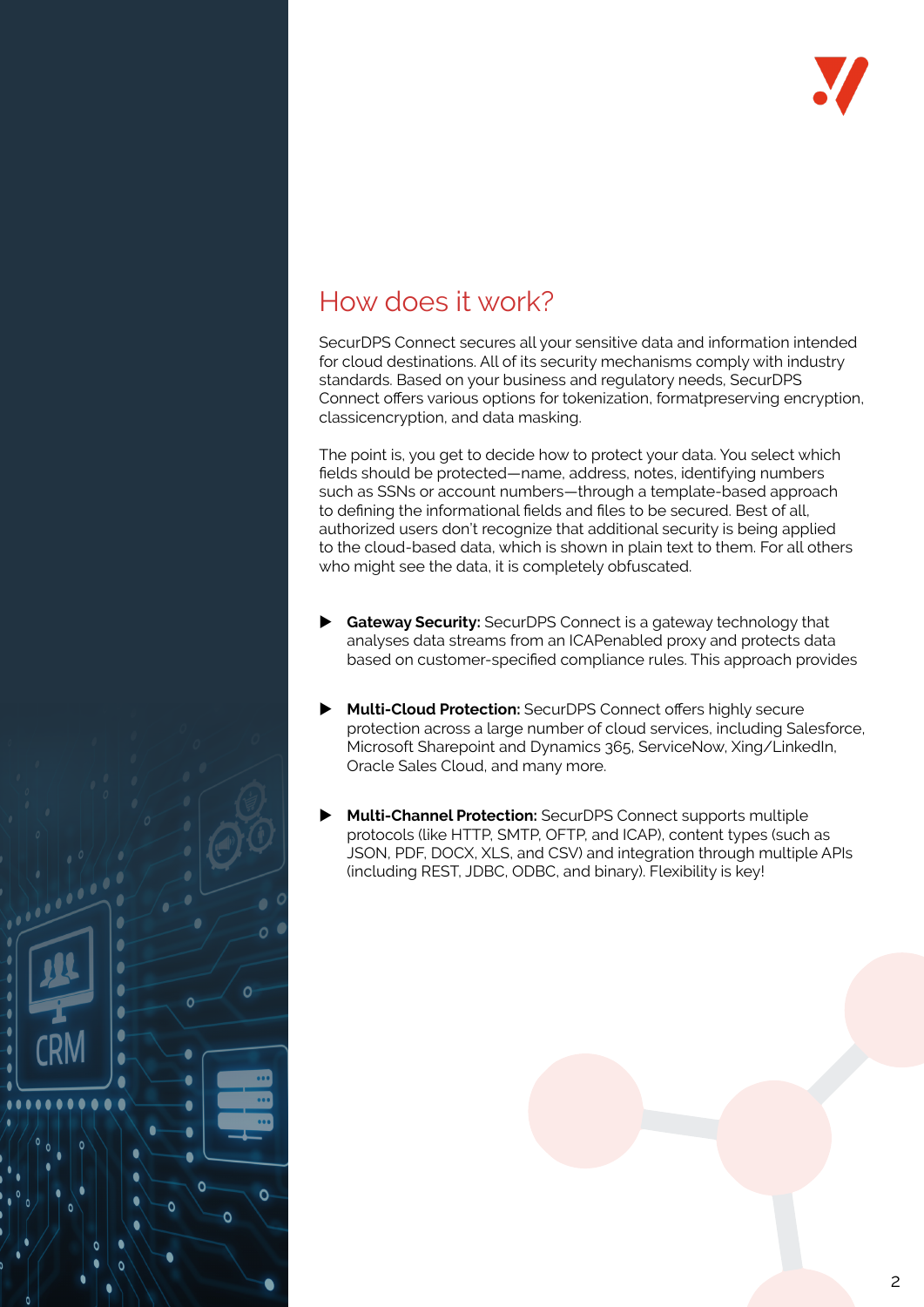

- **Protection Mechanisms:** SecurDPS Connect is not a one-trick pony. We support many data-centric protection mechanisms including strong encryption, format-preserving encryption, dynamic key generation, tokenization, and pseudonymization.
- **Template-Based Protection:** SecurDPS Connect leverages templates to discover sensitive data within content and then protect that data through chosen protection mechanisms. Templates are created through our own Domain Specific Language (DSL).



ì

ł

 $\overline{1}$ 

ł

C

ſ

 $\bullet$ 

 $\bullet$  $\bullet$  $\bullet$  Ō

 $\overline{O}$ 

Ô